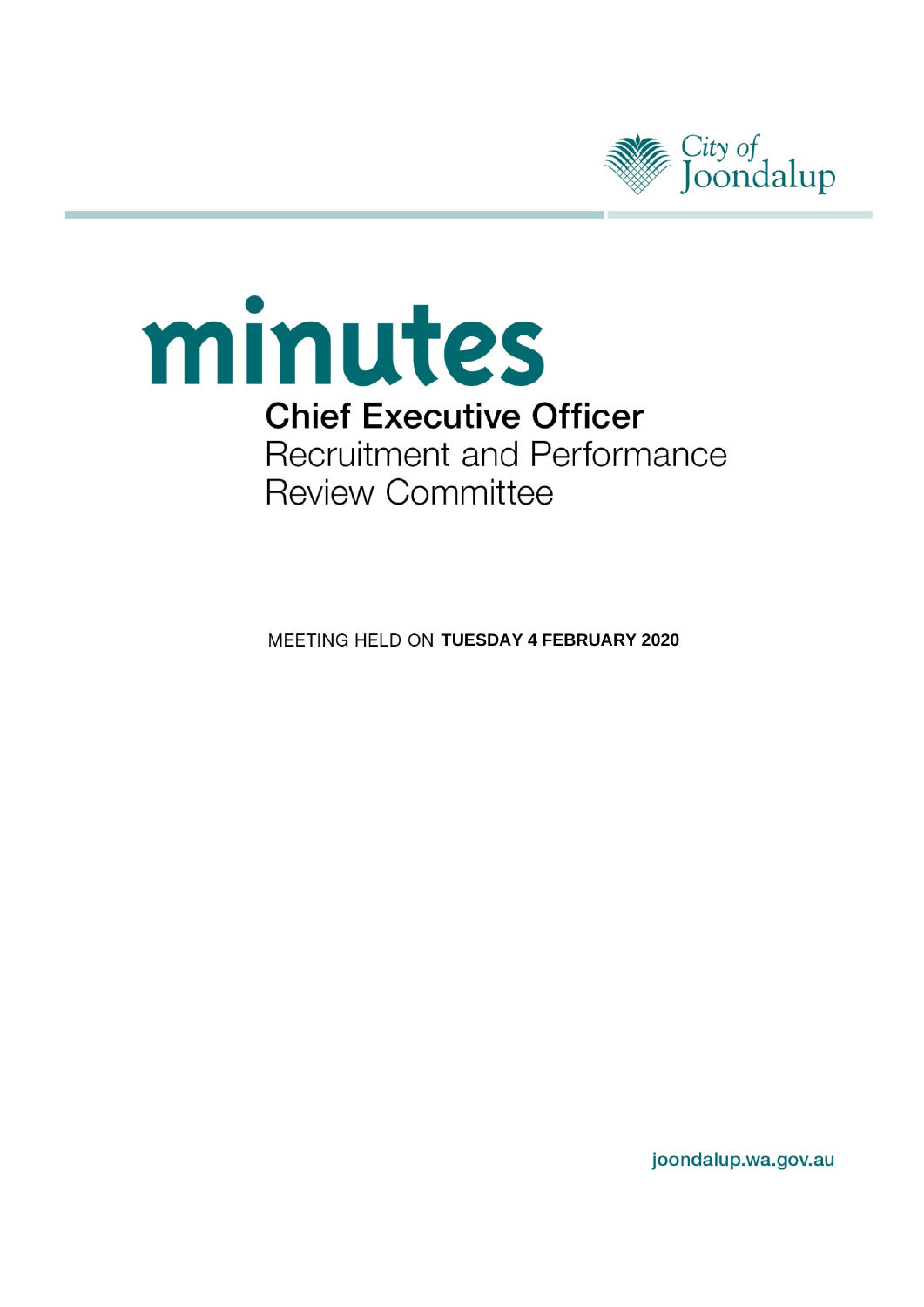# **TABLE OF CONTENTS**

| Item No. | Title                                                                          | Page No. |
|----------|--------------------------------------------------------------------------------|----------|
|          | <b>Declaration of Opening</b>                                                  | 4        |
|          | <b>Declarations of Interest</b>                                                | 5        |
|          | Apologies / Leave of absence                                                   | 5        |
|          | Announcements by the Presiding Member without discussion                       | 5        |
|          | Identification of matters for which the meeting may be closed<br>to the public | 5        |
|          | <b>Petitions and deputations</b>                                               | 5        |
|          | <b>Report</b>                                                                  | 6        |
| 1        | Confidential – Recruitment of Chief Executive Officer                          | 6        |
|          | <b>Closure</b>                                                                 | 8        |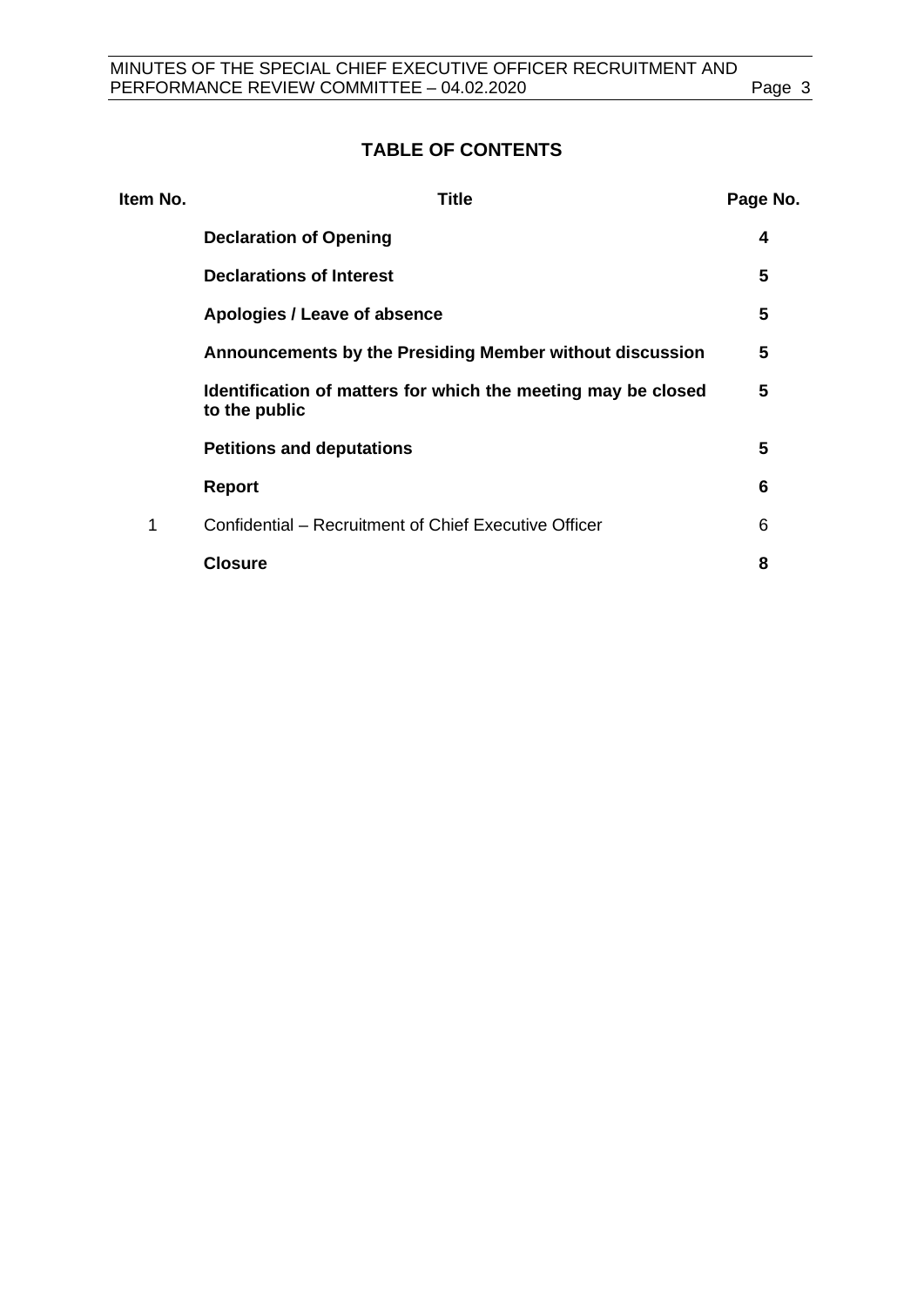# **CITY OF JOONDALUP**

**MINUTES OF THE SPECIAL CHIEF EXECUTIVE OFFICER RECRUITMENT AND PERFORMANCE REVIEW COMMITTEE MEETING HELD IN CONFERENCE ROOM 2, JOONDALUP CIVIC CENTRE, BOAS AVENUE, JOONDALUP ON TUESDAY 4 FEBRUARY 2020.** 

### **ATTENDANCE**

### **Committee Members**

Cr Russ Fishwick, JP *Presiding Member* Mayor Hon. Albert Jacob, JP *Deputy Presiding Member* Cr John Chester Cr Kerry Hollywood Cr Russell Poliwka *from 5.50pm* Cr John Raftis *from 5.51pm* Cr Philippa Taylor

#### **Observers**

Cr Tom McLean, JP Cr John Logan *from 5.54pm*

#### **Officers**

| Mr Garry Hunt           | <b>Chief Executive Officer</b>         |
|-------------------------|----------------------------------------|
| Mrs Vivienne Stampalija | Acting Manager Governance              |
| Mr Glenn Heaperman      | <b>Manager Human Resource Services</b> |

#### <span id="page-2-0"></span>**DECLARATION OF OPENING**

The Presiding Member declared the meeting open at 5.45pm.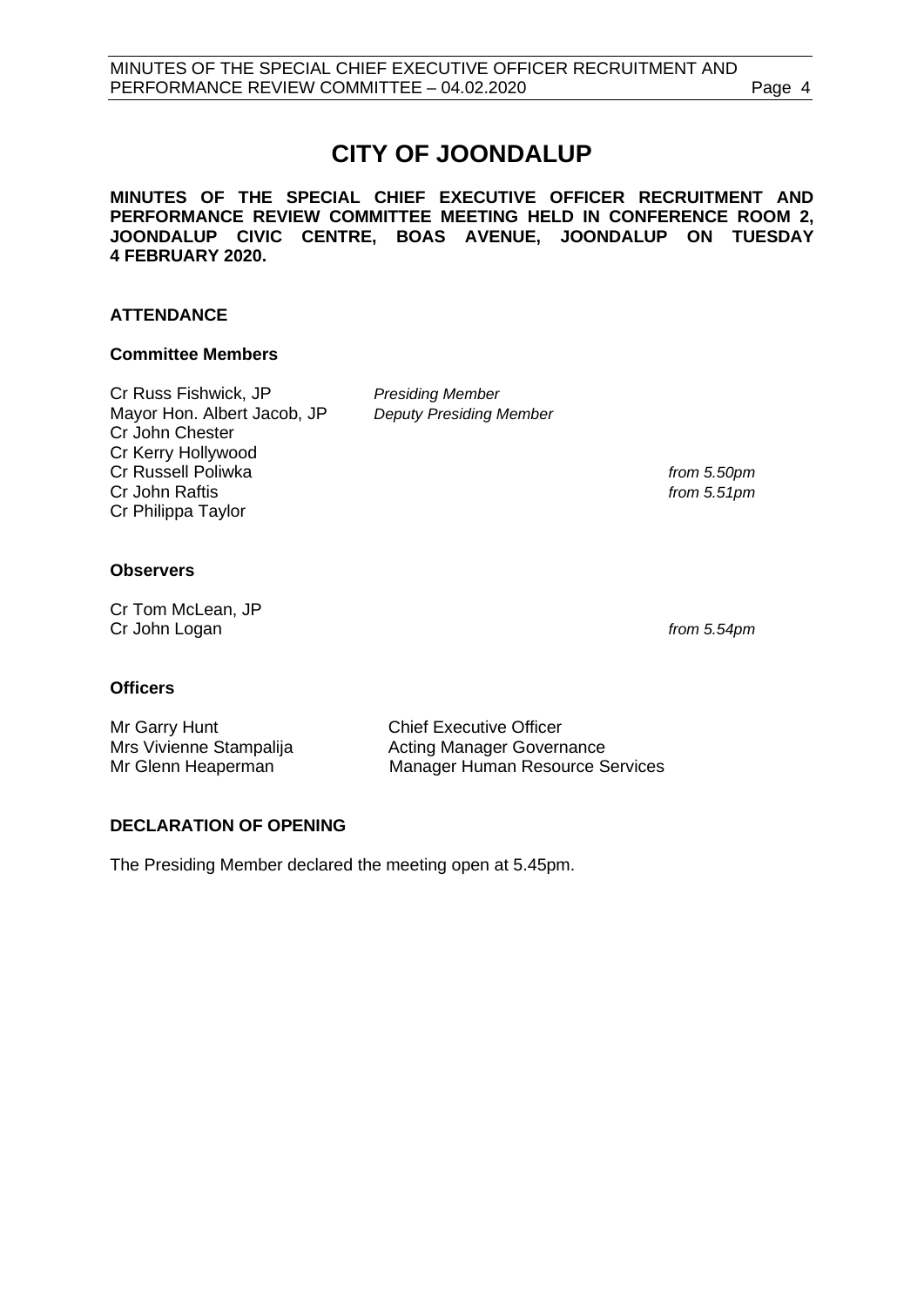#### <span id="page-3-0"></span>**DECLARATIONS OF INTEREST**

#### **Disclosure of Financial / Proximity Interest**

Ni.

#### **Disclosure of interest affecting impartiality**

Elected Members (in accordance with Regulation 11 of the *Local Government [Rules of Conduct] Regulations 2007)* and employees (in accordance with the Code of Conduct) are required to declare any interest that may affect their impartiality in considering a matter. This declaration does not restrict any right to participate in or be present during the decision-making process. The Elected Member/employee is also encouraged to disclose the nature of the interest.

| <b>Name/Position</b>      | Mr Garry Hunt - Chief Executive Officer.                                     |
|---------------------------|------------------------------------------------------------------------------|
| <b>Item No./Subject</b>   | Item 1 – Confidential – Recruitment of Chief Executive Officer.              |
| <b>Nature of interest</b> | Interest that may affect impartiality.                                       |
| <b>Extent of Interest</b> | Mr Hunt holds the position of Chief Executive Officer until 31 July<br>2020. |

#### <span id="page-3-1"></span>**APOLOGIES / LEAVE OF ABSENCE**

#### **Apology:**

Nil.

#### **Leave of Absence previously approved**

| Mayor Hon. Albert Jacob, JP | 10 to 12 February 2020 inclusive; |
|-----------------------------|-----------------------------------|
| Mayor Hon. Albert Jacob, JP | 19 to 23 February 2020 inclusive. |

#### <span id="page-3-2"></span>**ANNOUNCEMENTS BY THE PRESIDING MEMBER WITHOUT DISCUSSION**

Nil.

#### <span id="page-3-3"></span>**IDENTIFICATION OF MATTERS FOR WHICH THE MEETING MAY BE CLOSED TO THE PUBLIC**

In accordance with Clause 5.2 of the City's *Meeting Procedures Local Law 2013*, this meeting was not open to the public.

#### <span id="page-3-4"></span>**PETITIONS AND DEPUTATIONS**

Nil.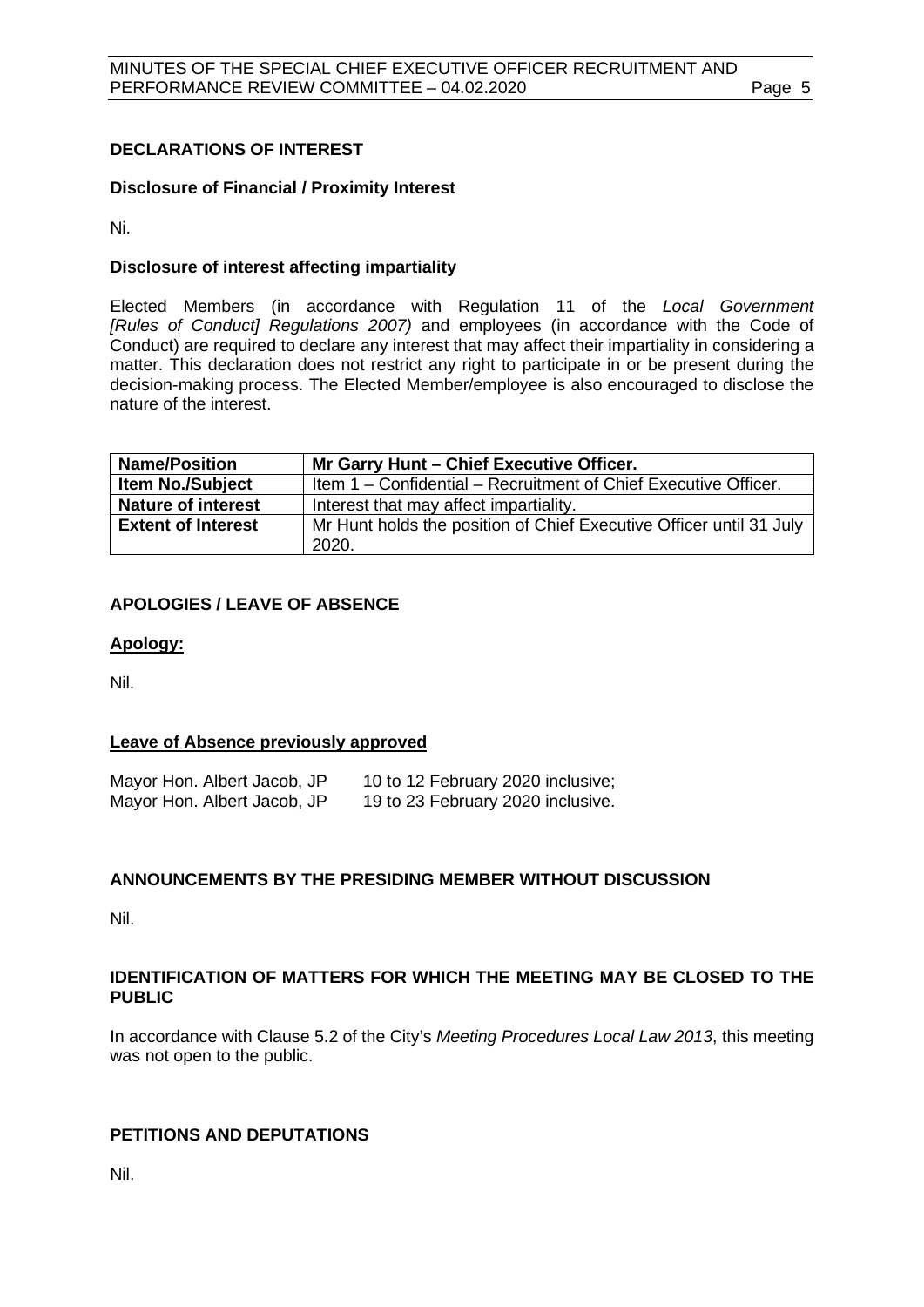#### <span id="page-4-0"></span>**REPORT**

#### **Disclosure of interest affecting impartiality**

| <b>Name/Position</b>      | Mr Garry Hunt - Chief Executive Officer.                            |
|---------------------------|---------------------------------------------------------------------|
| <b>Item No./Subject</b>   | Item 1 – Confidential – Recruitment of Chief Executive Officer.     |
| <b>Nature of interest</b> | Interest that may affect impartiality.                              |
| <b>Extent of Interest</b> | Mr Hunt holds the position of Chief Executive Officer until 31 July |
|                           | 2020.                                                               |

## <span id="page-4-1"></span>**ITEM 1 CONFIDENTIAL - RECRUITMENT OF CHIEF EXECUTIVE OFFICER**

| <b>WARD</b>                           | All                                                                                                                                                                                                       |                                                                                                                                                                                                               |
|---------------------------------------|-----------------------------------------------------------------------------------------------------------------------------------------------------------------------------------------------------------|---------------------------------------------------------------------------------------------------------------------------------------------------------------------------------------------------------------|
| <b>RESPONSIBLE</b><br><b>DIRECTOR</b> | Mr Garry Hunt<br>Office of the CEO                                                                                                                                                                        |                                                                                                                                                                                                               |
| <b>FILE NUMBER</b>                    | 74574                                                                                                                                                                                                     |                                                                                                                                                                                                               |
| <b>ATTACHMENT</b>                     | Attachment 1                                                                                                                                                                                              | Redacted Employment Contract of the<br>Officer<br><b>of</b><br>Chief<br>Executive<br>the<br>City of Joondalup<br>(including<br>Position<br>Description)                                                       |
|                                       | Attachment 2                                                                                                                                                                                              | Redacted<br>Contract<br>Variation<br>Contract<br><b>of</b><br>the<br>Employment<br><b>Chief Executive</b><br>Officer<br><b>of</b><br>the<br>City of Joondalup                                                 |
|                                       | Attachment 3                                                                                                                                                                                              | 2019-2020 Chief Executive Officer's Key<br>Performance Indicators                                                                                                                                             |
|                                       | Attachment 4                                                                                                                                                                                              | Western<br>Australia<br><b>Salaries</b><br>and<br>Allowances Act 1975 Determination of the<br>Salaries and Allowances Tribunal for Local<br>Government Chief Executive Officers and<br><b>Elected Members</b> |
|                                       | Attachment 5                                                                                                                                                                                              | Chief Executive<br>Officer Employment<br><b>Contract LG Professionals WA/WALGA</b>                                                                                                                            |
|                                       | Attachment 6                                                                                                                                                                                              | Guideline - Appointing a CEO (including<br>sample<br>Request for Quotation<br>for<br><b>Recruitment Consultant)</b>                                                                                           |
|                                       | Attachment 7                                                                                                                                                                                              | <b>Detailed Legislation</b>                                                                                                                                                                                   |
|                                       | (Please Note:                                                                                                                                                                                             | The<br>Attachments<br>Report and<br>are<br>confidential and will appear in the official<br>Minute Book only).                                                                                                 |
| <b>AUTHORITY / DISCRETION</b>         | Executive - The substantial direction setting and oversight<br>role of Council, such as adopting plans and reports,<br>accepting tenders,<br>directing operations,<br>setting<br>and<br>amending budgets. |                                                                                                                                                                                                               |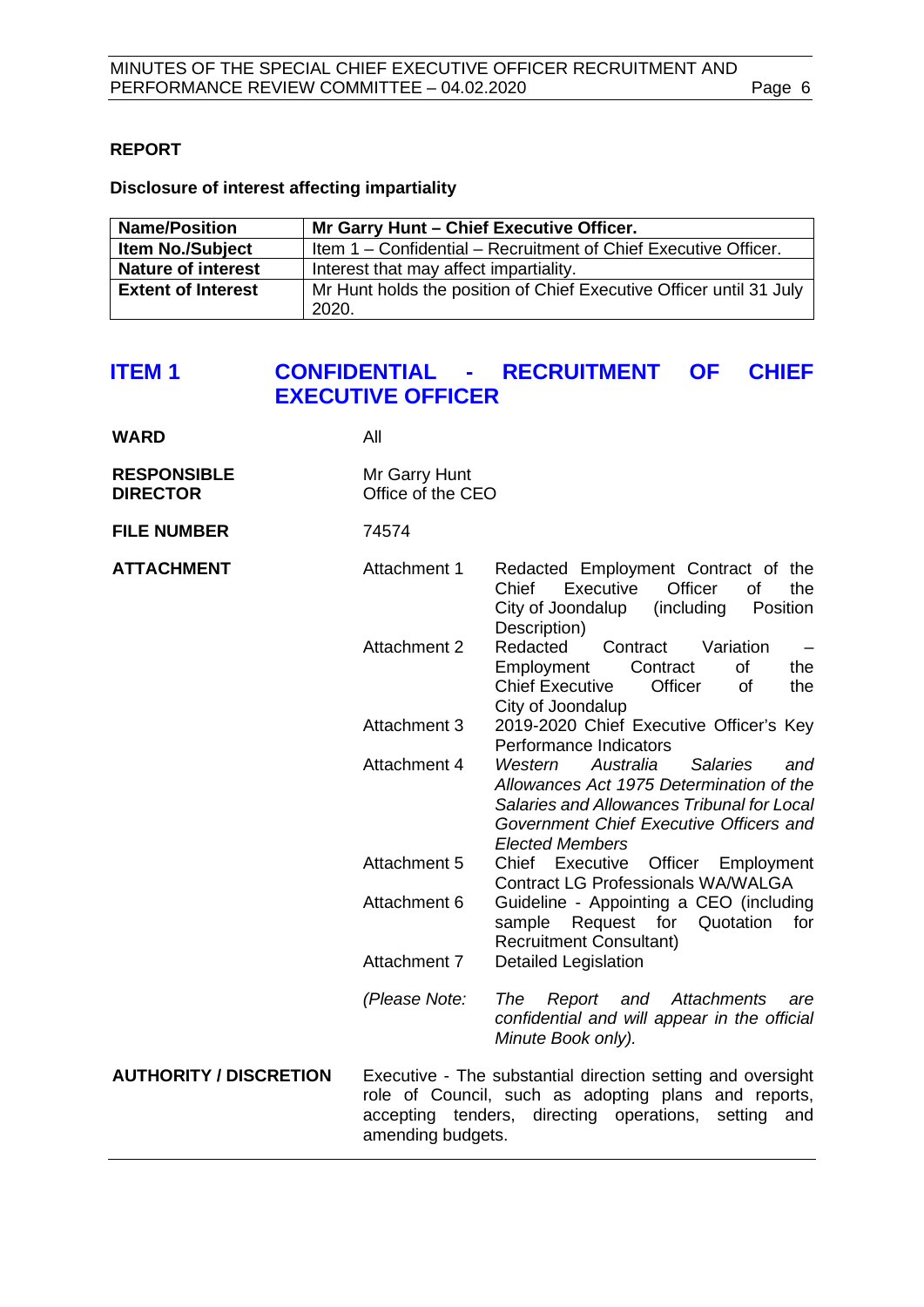### MINUTES OF THE SPECIAL CHIEF EXECUTIVE OFFICER RECRUITMENT AND PERFORMANCE REVIEW COMMITTEE - 04.02.2020 Page 7

This report is confidential in accordance with Section 5.23(2)(a) of the *Local Government Act 1995*, which permits the meeting to be closed to the public for business relating to the following:

*a matter affecting an employee or employees.*

A full report was provided to Elected Members under separate cover. The report is not for publication.

*Cr Poliwka entered the room at 5.50pm.*

*Cr Raftis entered the room at 5.51pm.*

*Cr Logan entered the room at 5.54pm.*

### **OFFICER'S RECOMMENDATION**

That the Chief Executive Officer Recruitment and Performance Review Committee:

- 1 CONSIDERS the confidential report titled Recruitment of Chief Executive Officer;
- 2 RECOMMENDS to Council:
	- 2.1 the proposed timelines for the recruitment process;
	- 2.2 the Request for Quotation as detailed in Attachment 6 of this Report be initiated to engage the services of appropriately qualified and experienced recruitment consultant(s) to assist in the recruitment process of the Chief Executive Officer role;
	- 2.3 the proposed format and contents of the Contract of Employment including:
		- 2.3.1 remuneration package within the Salaries and Allowances Tribunal determination;
		- 2.3.2 the position description for the role of Chief Executive Officer;
		- 2.3.3 the initial Key Performance Indicators.